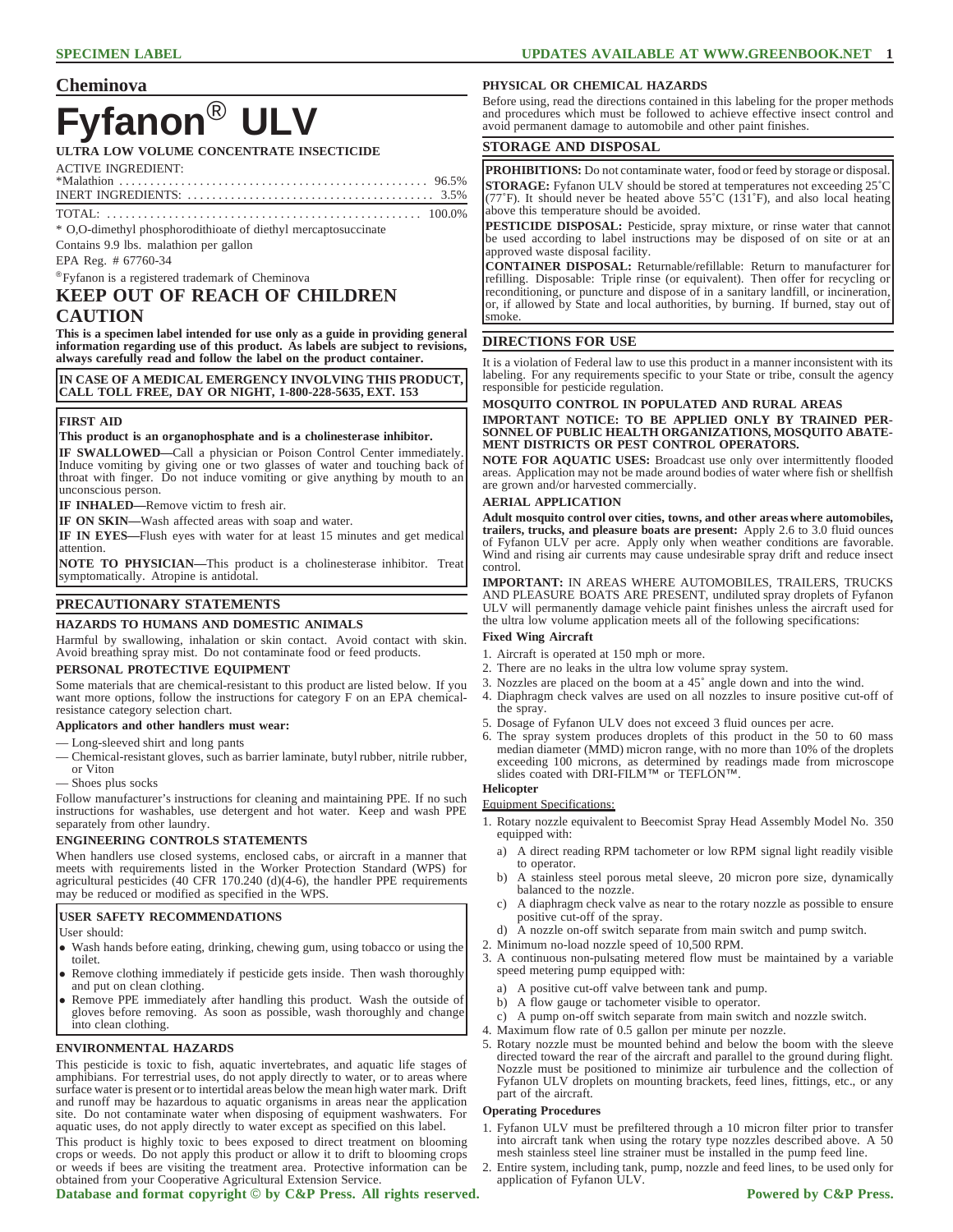- 3. Entire system must be inspected daily to insure that there are no leaks.
- 4. Sleeve must be removed and cleaned immediately after each use by washing with hot water and blowing dry from outside in with clean air.
- 5. Rotating nozzle must be turned on and operating before turning on pump. For shut off, pump must be shut off and lines cleared prior to stopping nozzle rotation.
- 6. Dosage of Fyfanon ULV does not exceed 3 fluid ounces per acre.
- 7. The spray system must produce droplets of Fyfanon ULV with a mass me-dian diameter (MMD) of less than 50 microns, with no more than 2.5% of the droplets exceeding 100 microns, as determined by readings made from microscope slides coated with DRI-FILM or TEFLON.

# **GROUND APPLICATION**

#### **Thermal Aerosols or Fogs**

For control of adult mosquitoes with thermal aerosols or fogs, apply Fyfanon ULV at the rate of 6-8 oz. actual/gallon (3.9-5.2 gallons Fyfanon ULV in 100 gallons finished solution\*) by ground equipment delivering 40 gallons per hour at a vehicle speed of 5 miles per hour to treat a swath width of 300-400 feet.

\*There is a great variation in the chemical composition of fuel oils which may be used as thermal fog solvents. These differences may cause sludge and/or affect the solubility of the Fyfanon ULV.

#### **Nonthermal Aerosols**

Adult Mosquito Control—Control of adult mosquitoes over a 300-foot swath can be obtained with nonthermal aerosols of Fyfanon ULV using the following rates at the indicated vehicle speeds:

| Vehicle Speed-Miles per Hour | <b>Flow Rate of</b><br>Fyfanon-Fl. oz./Min. | <b>Maximum</b><br>Flow-Rate<br>per Hour |
|------------------------------|---------------------------------------------|-----------------------------------------|
|                              | $1.0 \text{ to } 2.1$                       | 1 gallon                                |
| 10                           | $2.0 \text{ to } 4.3$                       | 2 gallons                               |
| 15                           | 3.0 to 6.3                                  | 3 gallons                               |
| 20                           | $4.0 \text{ to } 8.6$                       | 4 gallons                               |

#### **Adult Stable Flies, Outdoors**

Control of adult stable flies around the outside of stables over a 300-foot swath can be obtained, with nonthermal aerosols of Fyfanon ULV using the ultra low volume method. Use the following flow rates at the indicated vehicle speeds:

| Vehicle Speed-Miles per Hour | <b>Flow Rate of</b><br>Fyfanon-Fl. oz./Min. | <b>Maximum</b><br><b>Flow-Rate</b><br>per Hour |
|------------------------------|---------------------------------------------|------------------------------------------------|
|                              | 21                                          | 1 gallon                                       |
|                              | 43                                          | 2 gallons                                      |

#### **Adult Mosquitoes and Flies on Rangeland, Pasture, and Other Uncultivated Non-Agricultural Areas (Wastelands, Roadsides)**

Apply Fyfanon ULV at the rate of 2 to 4 fluid ounces per acre for control of both adult mosquitoes and flies. Application may be made via ground or aerial equipment and may be repeated as necessary.

For enhanced knock-down effects against mosquitoes and flies, Fyfanon ULV can be mixed with a synergized pyrethrin emulsifiable concentrate (6% pyrethrin + 60% PBO) in accordance with the most restrictive of label limitations and precautions indicated on both this and the tank-mixed product. No label rates should be exceeded. This product may not be mixed with any product bearing a label which specifically prohibits such mixing. Prior to tank mixing large quantities, mix a small amount in a glass jar to verify that the products are physically compatible.

A tank mix of these may be prepared as follows:

| <b>Component</b>              | Rapid knock-down | <b>Improved knock-down</b> |
|-------------------------------|------------------|----------------------------|
| Fyfanon ULV                   | $107$ fl. oz.    | $117 \text{ fl. oz.}$      |
| Synergized pyrethrin (6%/60%) | $21$ fl. oz.     | $11$ fl. oz.               |

Depending upon your operational needs for knock-down, the amount of synergized pyrethrin can be reduced or adjusted. Application rates of Fyfanon ULV and droplet distribution requirements remain the same as for Fyfanon ULV used alone.

#### **DROPLET SIZE**

- 1. The Mass Median Diameter (MMD) of the droplets should not exceed 17 microns. The MMD is the drop diameter which divides the spray volume into two equal parts; i.e., 50% of the volume are drop sizes below the MMD and 50% are above the MMD.
- 2. Spray droplets should not exceed 32 microns in size. Three percent of the spray droplets (6 droplets out of 200) can exceed 32 microns providing the MMD does not exceed 17 microns and no droplets exceed a maximum of 48 microns. Larger droplets, when transported by natural air currents, impinge more readily on objects in their pathway and will permanently damage automobile-type paints.

#### Database and format copyright  $\odot$  by C&P Press. All rights reserved. Powered by C&P Press.

- 3. More than one-half of the total spray mass must consist of droplets in the 6 to 18 micron range to achieve adequate dispersal of insecticide over a 300-foot swath.
- 4. A minimum of two-thirds, preferably four-fifths of the total spray must consist of droplets not exceeding 24 microns in range.

#### **OPERATING EQUIPMENT**

Each nonthermal aerosol generator used for dispersal of Fyfanon ULV to control adult mosquitoes must have minimum capability of producing the droplet spectrum described under DROPLET SIZE. The initial determination of droplet size is made after the unit is installed in a vehicle and prior to its use in mosquito control operations. The unit should be rechecked as frequently as necessary to insure that proper droplet size is maintained for each operation. Determination of droplet size every two months is usually sufficient if the unit has been maintained in good operating condition. Equipment manufacturer's instructions setting forth cleaning and maintenance of the unit must be followed. The unit must be inspected before each operation to correct any leaks or obstructions in the spray system; to detect whether the nozzle, hoses, or other parts are worn and need replacement; to insure that the flow meter is properly calibrated and to determine that the pressure recommended by the manufacturer is being maintained.

| <b>Flow Rate</b>        | — Must be regulated by accurate flow meter<br>— Not greater than 1 gallon per hour at 5 mph; 2 gallons per<br>hour at 10 mph; 3 gallons per hour at 15 mph, or 4 gallons<br>per hour at 20 mph |
|-------------------------|------------------------------------------------------------------------------------------------------------------------------------------------------------------------------------------------|
| <b>Nozzle Direction</b> | — Rear of the vehicle<br>— Upward at an angle of 45° or more                                                                                                                                   |
| <b>Vehicle Speed</b>    | — Not greater than 20 mph<br>— Shut off spray equipment when vehicle is stopped                                                                                                                |

**IMPORTANT:** Spray droplets of undiluted Fyfanon ULV will permanently damage automobile paint unless all the conditions described and recommended in this label are met. If accidental exposure does occur, the vehicle should be washed at once.

#### **DIRECTIONS FOR DETERMINING THE DROPLET SIZE OF FYFANON ULV NONTHERMAL AEROSOLS**

**NOTE:** Other methods of determining droplet size may also be used. Such methods must first be validated by the user, to ensure droplet sizes are within label parameters. Permanent records of each droplet size determination must be kept and made available to Cheminova upon request.

#### 1. **Preparation of slides with DRI-FILM**

Fyfanon ULV droplet sizes are determined by depositing a sample of the aerosol on a coated glass slide and measuring the droplets under a high power<br>microscope. Ordinary  $3'' \times 1''$  glass slides must be coated with silicone<br>(General Electric SC-87 DRI-FILM) prior to sampling to prevent excessi percent solution of DRI-FILM in toluene, drained and dried at about 200˚F, for 30 minutes, after which they are dipped in acetone, allowed to dry and stored in a tight slide box. Coating solution must be freshly prepared. Do not store coating solution because it will deteriorate. Slides are lightly polished with a soft tissue before using to remove any foreign particles.

#### 2. **Deposition of Fyfanon ULV droplets on slides**

Droplets should be collected under ideal operating conditions to insure representative sampling of droplets in the aerosol. A sample of the Fyfanon ULV aerosol is deposited on a slide by passing the slide as rapidly as possible perpendicular through the aerosol cloud at a distance of 6 to 10 feet from the point of discharge. The slide speed may be increased by attaching it to a 3 or 4 foot stick by means of a spring paper clip. At least two slides should be exposed to insure an adequate sample. Store slides in a tight slide box for transfer to a location where measurements can be made. Avoid excessive heat during transit and store in a cool place until measurements can be made.

Although label specifications require the aerosol nozzle to be angled upward at 45˚ or more during operation, it is more convenient to position the nozzle parallel to the ground for droplet sampling. If this is not possible, it will be necessary to be positioned at sufficient height to obtain a representative sample of the aerosol.

#### 3. **Determination of Fyfanon ULV droplet sizes**

A microscope with mechanical stage and an eyepiece micrometer are used to determine the size of the individual aerosol droplets. Prior to taking measurements, the division of the eyepiece micrometer must be calibrated into microns by means of a stage micrometer. ln the example represented in Table 1, droplets were measured at  $400 \times$  magnification. At that magnification, each division of the eyepiece was calibrated to equal 3.5 microns.

At least 200 droplets should be measured. Usually this is easily accomplished on one slide. An accurate method is to measure all droplets that pass through the micrometer scale as the slide is moved from one edge to the other by using the mechanical stage. Measurements should not be taken along the margins of the slide. It is more convenient to measure in terms of the divisions of the eyepiece micrometer and then convert these divisions into microns.

The measurements converted into microns must then be corrected for the amount of spread that occurred on the slides. The Fyfanon ULV spread factor for silicone-coated slides is 0.5. Therefore, in Table 1, each division of the eyepiece actually equals  $1.75$  microns  $(3.5 \text{ microns} \times \text{the } 0.5 \text{ spread factor})$ .<br>The spread factor for TEFLON-coated slides is 0.69. The following procedure, as given for silicone-coated slides, would be the same for TEFLON-coated slides once the value for each eyepiece division has been determined.

The measurements are tabulated and processed as in Table 1. The maximum diameter is calculated by converting the diameter of the largest droplet measured